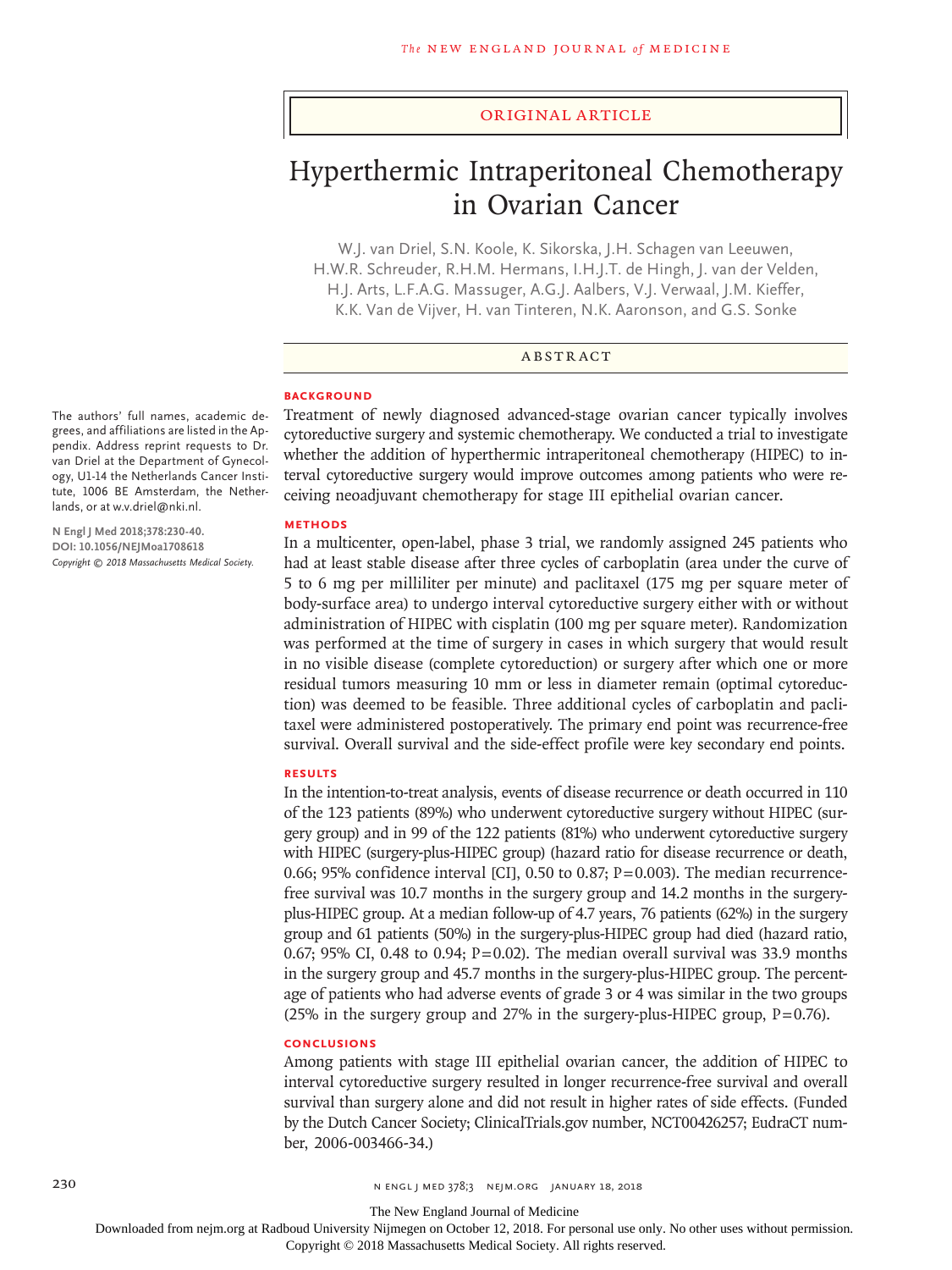VARIAN CANCER IS ASSOCIATED WITH<br>the highest mortality of all gynecologic<br>cancers in the western world. The major-<br>ity of patients receive a diagnosis of advanced disthe highest mortality of all gynecologic cancers in the western world. The majority of patients receive a diagnosis of advanced disease that has spread beyond the ovaries to the peritoneal surface. The most effective treatment for advanced disease involves a maximum effort to reduce the tumor burden through surgery followed by six cycles of intravenous chemotherapy with carboplatin and paclitaxel. Alternatively, interval cytoreductive surgery is performed after three cycles of chemotherapy.<sup>1-4</sup> Intraperitoneal delivery of chemotherapy enhances drug delivery at the peritoneal surface and may improve outcomes by eliminating residual microscopic peritoneal disease more efficiently than intravenous administration of chemotherapy.

Combination treatment with intravenous and intraperitoneal chemotherapy has been shown to prolong overall survival after primary cytoreductive surgery among patients with stage III ovarian cancer.5-7 Catheter-related problems, increased demands on the patient, and gastrointestinal and renal side effects have hampered the adoption of this approach in most countries. Delivery of the intraperitoneal chemotherapy at the end of surgery can circumvent most of these drawbacks while maintaining its advantages.

Intraperitoneal chemotherapy during surgery that can be delivered under hyperthermic conditions is termed hyperthermic intraperitoneal chemotherapy (HIPEC). Hyperthermia increases the penetration of chemotherapy at the peritoneal surface and increases the sensitivity of the cancer to chemotherapy by impairing DNA repair. Hyperthermia also induces apoptosis and activates heat-shock proteins that serve as receptors for natural killer cells, inhibits angiogenesis, and has a direct cytotoxic effect by promoting the denaturation of proteins.8-11 The addition of HIPEC to interval cytoreductive surgery for the treatment of ovarian cancer is feasible, but efficacy data from randomized trials are lacking.<sup>12,13</sup>

We report the results of a randomized, openlabel, phase 3 trial of interval cytoreductive surgery with or without HIPEC in patients with International Federation of Gynecology and Obstetrics stage III ovarian, fallopian tube, or peritoneal cancer who had at least stable disease after three cycles of neoadjuvant chemotherapy with carboplatin and paclitaxel.

#### Methods

# **Trial Oversight**

The trial was designed by an executive committee that included lead investigators and a statistician. Approval for the trial protocol, which is available with the full text of this article at NEJM.org, was obtained from the relevant institutional review boards. Data were collected by the Netherlands Comprehensive Cancer Organisation. Final data collection and analysis were performed by personnel at the data coordinating center at the Department of Biometrics, the Netherlands Cancer Institute, Amsterdam. The first author wrote the initial draft of the manuscript. All the authors contributed to subsequent revisions of the draft, agreed to submit the manuscript for publication, and vouch for the accuracy and completeness of the data and analyses and for the fidelity of the trial to the protocol. There were no agreements regarding confidentiality between the sponsor and either the authors or the participating institutions.

# **Patients**

Eligible patients had newly diagnosed stage III epithelial ovarian, fallopian tube, or peritoneal cancer and were referred for neoadjuvant chemotherapy because their abdominal disease was too extensive for primary cytoreductive surgery or because surgery had been performed but was incomplete (i.e., after surgery, one or more residual tumors measuring >1 cm in diameter were present). Eligibility criteria also included a World Health Organization performance-status score of 0 to 2 (on a scale of 0 to 5, with higher numbers indicating decreasing performance), normal blood counts, and adequate renal function. All the patients provided written informed consent before enrollment.

## **Trial Design**

We performed a multicenter, randomized, openlabel, phase 3 trial to assess the efficacy and safety of interval cytoreductive surgery with HIPEC as compared with interval cytoreductive surgery without HIPEC. Patients who had received three cycles of neoadjuvant chemotherapy with carboplatin (area under the curve of 5 to 6 mg per milliliter per minute) and paclitaxel (175 mg per square meter of body-surface area) could be registered in the trial before the interval cytoreductive

The New England Journal of Medicine

Downloaded from nejm.org at Radboud University Nijmegen on October 12, 2018. For personal use only. No other uses without permission.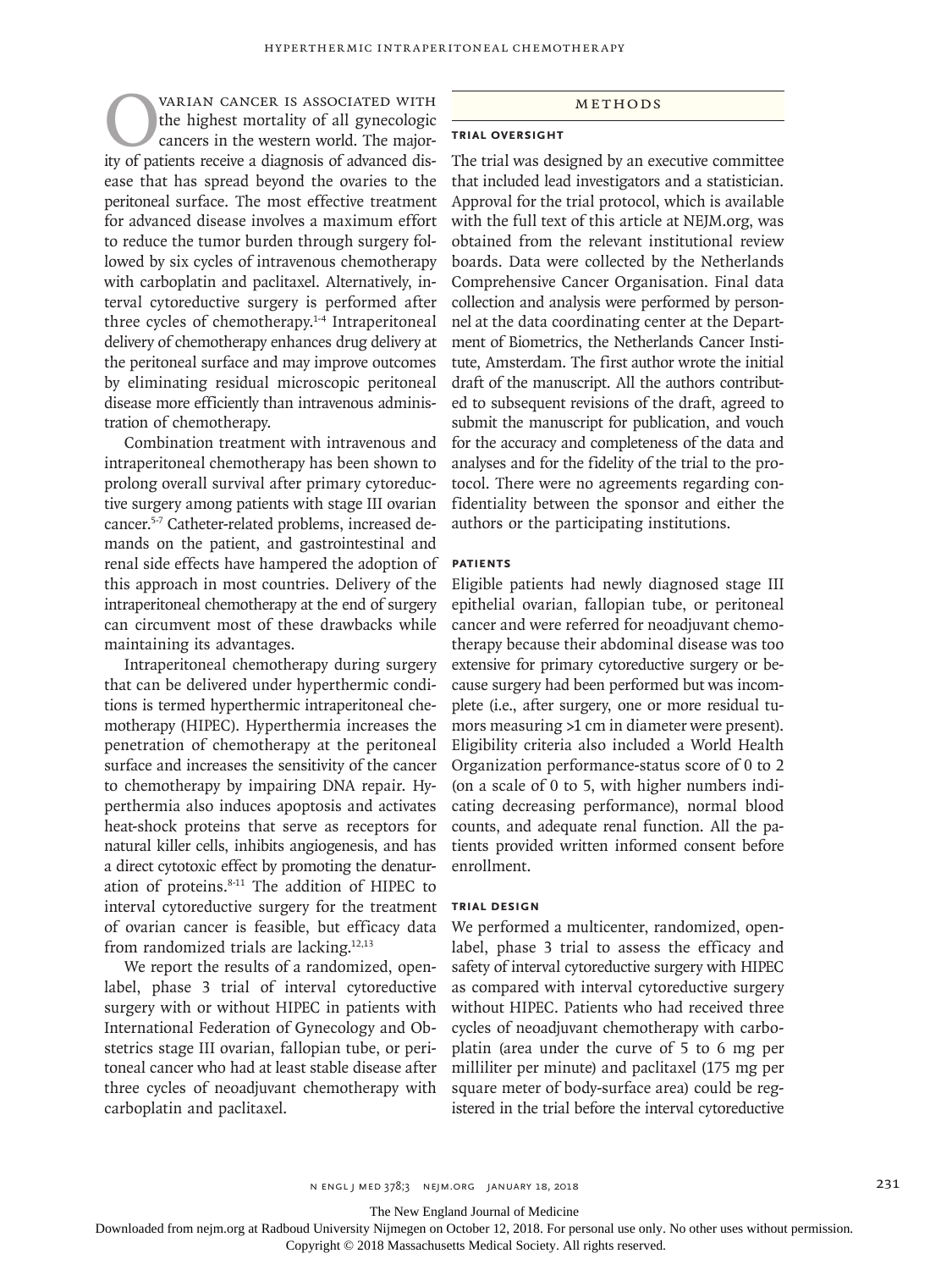surgery took place. Randomization was performed at the time of surgery in cases in which complete or optimal cytoreduction was anticipated. Complete cytoreductive surgery was defined as surgery that resulted in no visible disease (residual disease classification, R-1), optimal cytoreductive surgery as surgery that resulted in the presence of one or more residual tumors measuring less than 2.5 mm (R-2a) or 2.5 to 10 mm in diameter (R-2b), and incomplete cytoreductive surgery as surgery that resulted in the presence of one or more residual lesions measuring more than 10 mm in diameter. For logistic reasons, at two of the eight participating centers, a diagnostic laparoscopy was performed before surgery to evaluate whether complete or optimal surgery was feasible.

At the time of surgery, patients were randomly assigned, in a 1:1 ratio, to undergo interval cytoreductive surgery either with HIPEC (surgery-plus-HIPEC group) or without HIPEC (surgery group). Randomization was performed with the use of a minimization procedure, with stratification according to previous surgery (yes vs. no), the hospital in which the surgery was being performed, and the number of involved regions in the abdominal cavity (0 to 5 vs. 6 to 8).

The trial was conducted at eight hospitals at which medical personnel had experience in administering HIPEC in patients with peritoneal disease from colon cancer or from pseudomyxoma peritonei. HIPEC was administered at the end of the cytoreductive surgical procedure with the use of the open technique (detailed information regarding the procedure can be found in the protocol). In brief, the abdomen was filled with saline that circulated continuously with the use of a roller pump through a heat exchanger. By circulation of the heated saline, an intraabdominal temperature of 40°C (104°F) was maintained. Perfusion with cisplatin at a dose of 100 mg per square meter and at a flow rate of 1 liter per minute was then initiated (with 50% of the dose perfused initially, 25% at 30 minutes, and 25% at 60 minutes). The perfusion volume was adjusted such that the entire abdomen was exposed to the perfusate. The HIPEC procedure took 120 minutes in total, including the 90-minute perfusion period. At the end of the perfusion, drains were used to empty the abdominal cavity as completely as possible. To prevent nephrotoxicity, sodium thiosulphate was administered at the start of perfusion as an intravenous bolus (9 g per square meter in 200 ml),

followed by a continuous infusion (12 g per square meter in 1000 ml) over 6 hours. Urine production was maintained at a minimum of 1 ml per kilogram per hour during hyperthermic perfusion and for 3 hours after surgery.

Patients received an additional three cycles of carboplatin and paclitaxel after surgery. During follow-up, physical examinations and measurement of the serum cancer antigen 125 (CA-125) level were repeated every 3 months for 2 years and then every 6 months until 5 years after the completion of chemotherapy. Computed tomography was performed at 1, 6, 12, and 24 months after the last cycle of chemotherapy. Patients completed health-related quality-of-life questionnaires — the European Organisation for Research and Treatment of Cancer (EORTC) Quality of Life Questionnaire–Core 30 (QLQ-C30), Quality of Life Questionnaire–Ovarian Cancer Module (QLQ-OV28), and Quality of Life Questionnaire– Colorectal Cancer Module (QLQ-CR38) — within 2 weeks before randomization, before the fourth cycle of chemotherapy, 1 week after completion of chemotherapy, and during follow-up at 3, 6, 9, 12, 15, 18, 21, and 24 months.

#### **End Points**

The primary end point was recurrence-free survival, which was defined as the time from randomization to disease recurrence or progression or death from any cause, whichever occurred first. Disease progression was defined according to Response Evaluation Criteria in Solid Tumors (RECIST), version 1.1, or on the basis of an increase from baseline in the CA-125 level, whichever one of these two criteria was met first, as recommended by the Gynecologic Cancer InterGroup (GCIG)<sup>14</sup> (see the Supplementary Appendix, available at NEJM.org). Secondary end points included overall survival, the side-effect profile, and health-related quality of life; no correction for multiple testing was performed. Data on recurrence-free survival and overall survival were censored at the date of the last contact for the patients who remained alive and had no evidence of disease. The cutoff date for data was set at March 31, 2017.

## **Statistical Analysis**

We determined that a sample of 245 patients with sufficient follow-up for observation of 192 events of disease recurrence, disease progression, or death would provide the trial with 80% power to detect

232 n engl j med 378;3 nejm.org January 18, 2018

The New England Journal of Medicine

Downloaded from nejm.org at Radboud University Nijmegen on October 12, 2018. For personal use only. No other uses without permission.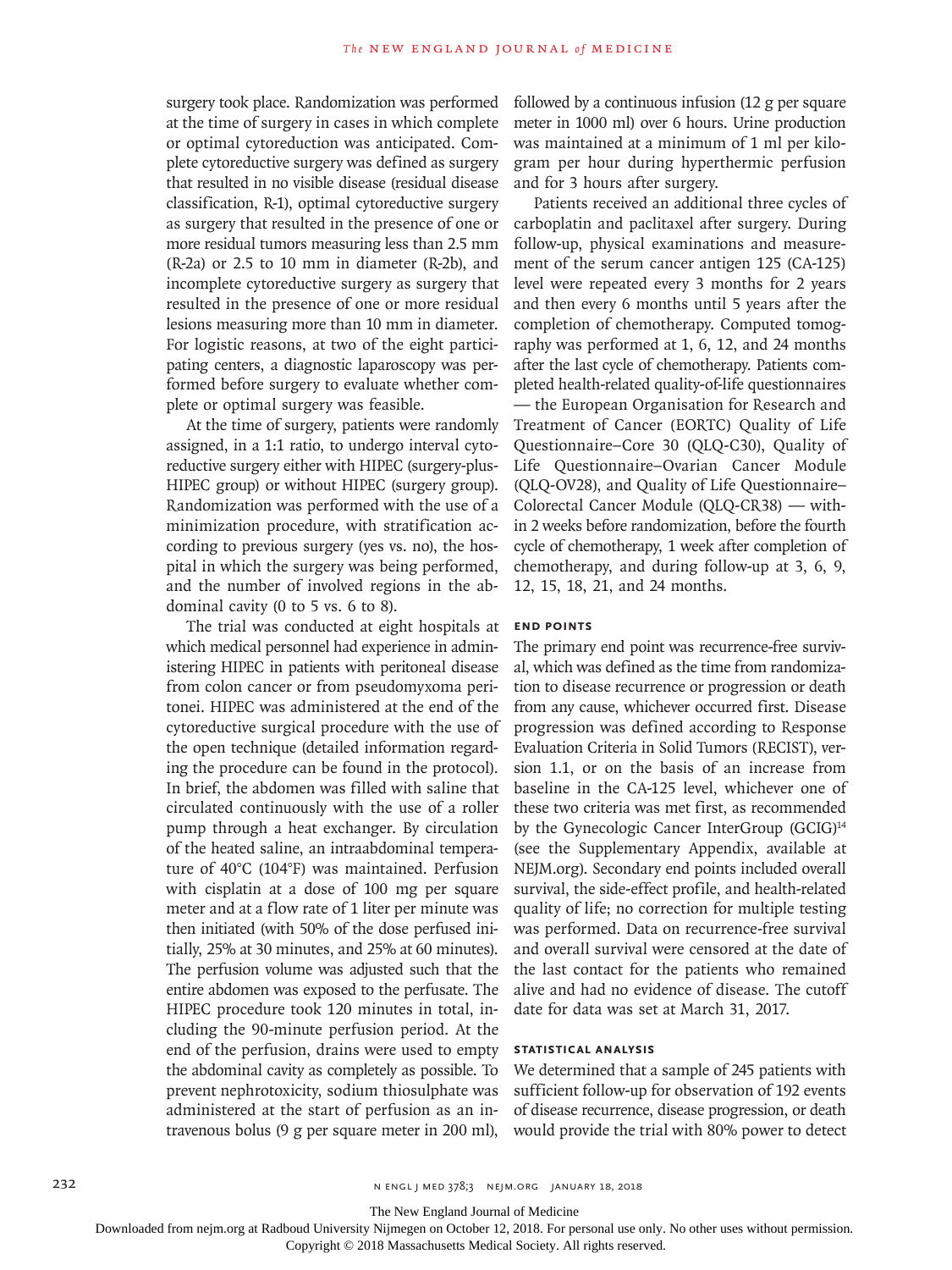50% longer median recurrence-free survival (27 months vs. 18 months, with a hazard ratio for disease recurrence, disease progression, or death of  $0.67$ <sup>5</sup> in the surgery-plus-HIPEC group than in the surgery group, at an overall two-sided type I error rate of 0.05. A prespecified interim analysis for efficacy was performed after data from 50% of the required sample were available. The significance level for the final analysis was set at 0.048 to preserve an overall significance level of 0.05.

Analyses of recurrence-free and overall survival were based on the intention-to-treat population and were stratified according to previous surgery (yes vs. no), the hospital in which the surgery was being performed, and the number of involved areas in the abdominal cavity. Kaplan–Meier estimates were compared with the use of stratified log-rank tests. Hazard ratios and the corresponding 95% confidence intervals were estimated with the use of Cox proportional-hazards models. Exploratory analyses of recurrence-free survival and overall survival were prespecified for subgroups defined according to previous surgery (yes vs. no) and number of involved regions of the abdominal cavity and were performed post hoc for subgroups defined according to the patients' age (<65 vs. ≥65 years), tumor histologic type (high-grade serous vs. other), and previous laparoscopy (yes vs. no). Hazard ratios for the subgroup analyses are provided with 99% confidence intervals. Adverse events were graded according to National Cancer Institute Common Terminology Criteria for Adverse Events, version 4.0. In the safety analysis, we included data from all patients who received the assigned treatment. We used mixed-effects growth-curve modeling to evaluate linear and nonlinear changes from baseline in health-related quality of life over time; this modeling adjusted for nonignorable missing data from quality-of-life questionnaires that were not completed.

# Results

#### **Patients**

During the period from April 2007 through April 2016, a total of 245 women were enrolled at eight participating centers in the Netherlands and Belgium. The minimum number of events required for analysis of the primary end point was reached in April 2016, and efficacy data were updated in March 2017. Information on the enrollment, ran-

domization, treatment, and follow-up of the patients is shown in Figure 1. Demographic and baseline disease characteristics and surgical and treatment information for the two trial groups are shown in Table 1.

## **Efficacy**

After a median follow-up of 4.7 years, 209 of the 245 patients (85%) had had an event of disease recurrence or death; 137 of the 245 patients (56%) had died. In total, 83% of the recurrences were detected on the basis of imaging, irrespective of whether the patient had an increase from baseline in the CA-125 level, and 17% were detected on the basis of an increase in the CA-125 level alone. In the intention-to-treat analysis, 110 of the 123 patients (89%) in the surgery group and 99 of the 122 patients (81%) in the surgeryplus-HIPEC group had an event of disease recurrence or death (hazard ratio, 0.66; 95% confidence interval [CI],  $0.50$  to  $0.87$ ; stratified  $P=0.003$ ) (Fig. 2A). The median recurrence-free survival was 3.5 months longer in the group that underwent cytoreduction surgery with HIPEC than in the group that underwent surgery alone (14.2 months vs. 10.7 months). The probability of recurrencefree survival at 3 years was 8% in the surgery group (95% CI, 4 to 16) and 17% in the surgeryplus-HIPEC group (95% CI, 11 to 26). Subgroup analyses of recurrence-free survival (Fig. 3) and overall survival (Fig. S2 in the Supplementary Appendix) showed that the effect of HIPEC was consistent across the levels of prespecified stratification factors and post hoc subgroups.

A total of 76 of the 123 patients (62%) in the surgery group and 61 of the 122 (50%) patients in the surgery-plus-HIPEC group died (hazard ratio, 0.67; 95% CI, 0.48 to 0.94; stratified P=0.02) (Fig. 2B). The median overall survival was 33.9 months in the surgery group and 45.7 months in the surgery-plus-HIPEC group. The probability of overall survival at 3 years was 48% (95% CI, 39 to 58) in the surgery group and 62% (95% CI, 54 to 72) in the surgery-plus-HIPEC group.

## **Safety and Health-Related Quality of Life**

The median duration of surgery was 192 minutes (interquartile range, 153 to 251) in the surgery group and 338 minutes (interquartile range, 299 to 426) in the surgery-plus-HIPEC group. More than 95% of the patients in each group had at least one adverse event of any grade between random-

n engl j med 378;3 nejm.org January 18, 2018 233

The New England Journal of Medicine

Downloaded from nejm.org at Radboud University Nijmegen on October 12, 2018. For personal use only. No other uses without permission.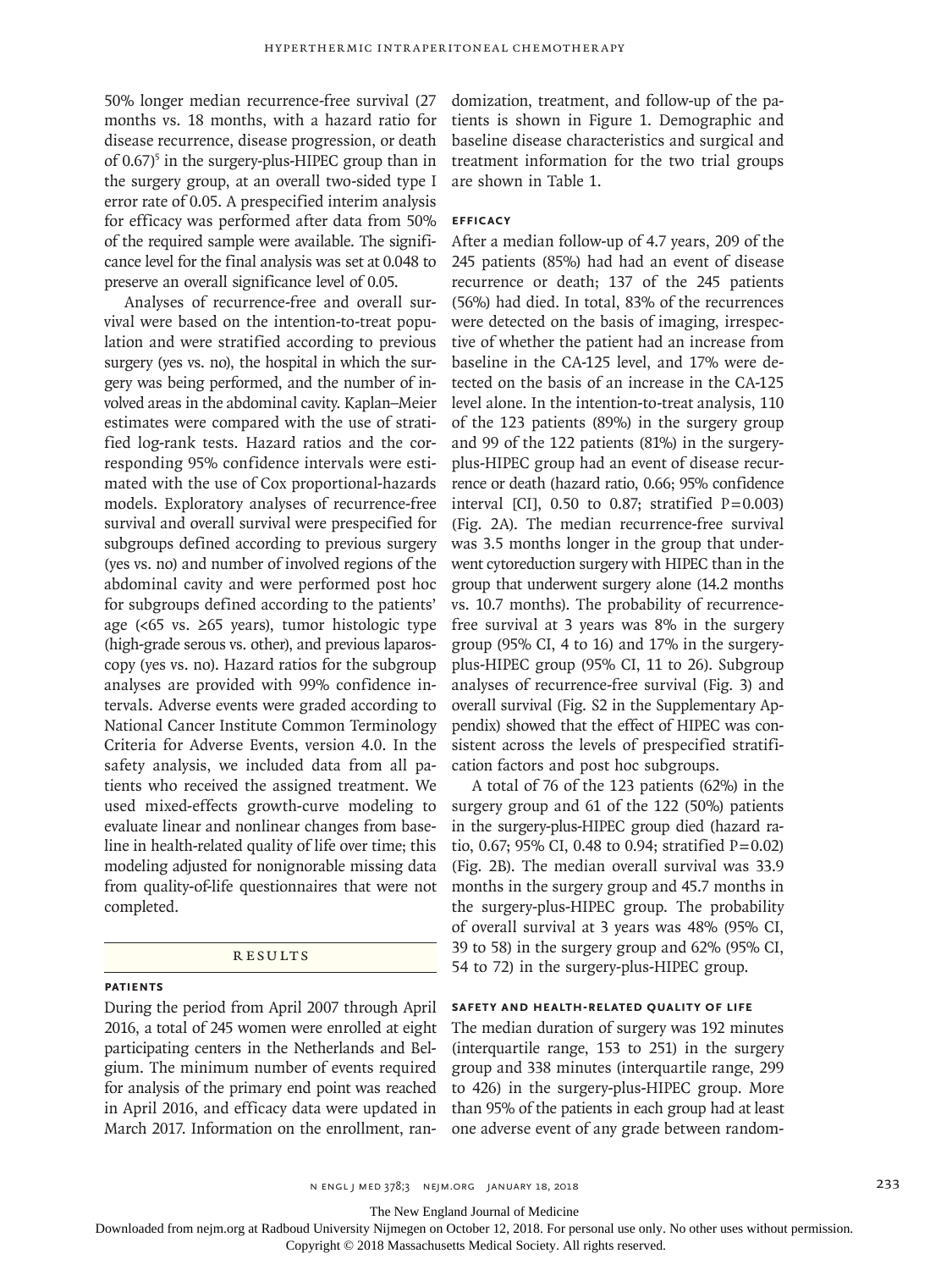

loss to follow-up.

ization and 6 weeks after completion of the last events of grade 3 or 4 were reported in 30 patients cycle of chemotherapy. No significant differences (25%) in the surgery group and in 32 patients between the two groups were noted in the inci-  $(27%)$  in the surgery-plus-HIPEC group (P=0.76).

dence of adverse events of any grade. Adverse In both groups, the most common events of grade

234 **1234** n engl j med 378;3 nejm.org January 18, 2018

The New England Journal of Medicine

Downloaded from nejm.org at Radboud University Nijmegen on October 12, 2018. For personal use only. No other uses without permission.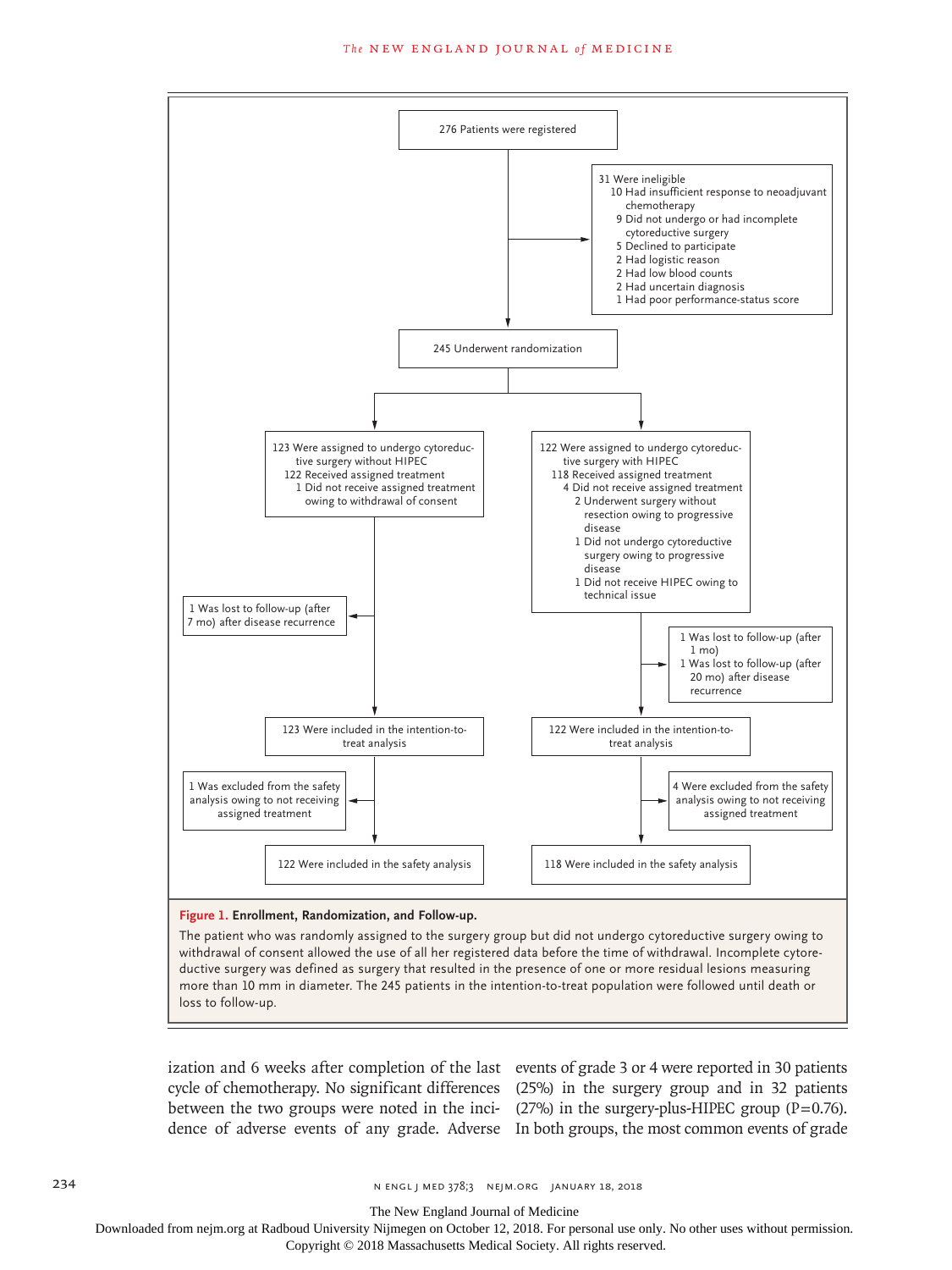| Table 1. Demographic and Baseline Disease Characteristics and Surgery Information.*             |                             |                                        |  |  |
|-------------------------------------------------------------------------------------------------|-----------------------------|----------------------------------------|--|--|
| Variable                                                                                        | <b>Surgery</b><br>$(N=123)$ | <b>Surgery plus HIPEC</b><br>$(N=122)$ |  |  |
| <b>Baseline characteristics</b>                                                                 |                             |                                        |  |  |
| Median age (IQR) - yr                                                                           | 63 (56–66)                  | $61(55-66)$                            |  |  |
| Tumor histologic type - no. (%) +                                                               |                             |                                        |  |  |
| High-grade serous                                                                               | 107 (87)                    | 112 (92)                               |  |  |
| High-grade endometrioid                                                                         | 1(1)                        | 1(1)                                   |  |  |
| Carcinosarcoma                                                                                  | 4(3)                        | 1(1)                                   |  |  |
| <b>Mucinous</b>                                                                                 | 2(2)                        | 1(1)                                   |  |  |
| Clear-cell carcinoma                                                                            | 5(4)                        | 0                                      |  |  |
| Low-grade serous                                                                                | 2(2)                        | 4(3)                                   |  |  |
| Low-grade endometrioid                                                                          | $\mathbf 0$                 | 2(2)                                   |  |  |
| Metastasis of gastrointestinal tumor                                                            | 1(1)                        | $\mathsf{O}\xspace$                    |  |  |
| Unknown                                                                                         | 1(1)                        | 1(1)                                   |  |  |
| Previous surgery - no. (%)                                                                      |                             |                                        |  |  |
| Yes                                                                                             | 12(10)                      | 12(10)                                 |  |  |
| <b>No</b>                                                                                       | 111 (90)                    | 110 (90)                               |  |  |
| Number of regions affected at start of interval cytoreductive<br>surgery - no. $(\%)\ddagger$   |                             |                                        |  |  |
| $0 - 5$                                                                                         | 83(67)                      | 83 (68)                                |  |  |
| $6 - 8$                                                                                         | 40 (33)                     | 39 (32)                                |  |  |
| <b>Treatment characteristics</b>                                                                |                             |                                        |  |  |
| Residual disease after surgery - no. (%)                                                        |                             |                                        |  |  |
| R-1, no visible tumor, complete cytoreduction                                                   | 82(67)                      | 84 (69)                                |  |  |
| R-2a, tumor nodules ≤2.5 mm                                                                     | 24 (20)                     | 22(18)                                 |  |  |
| R-2b, tumor nodules > 2.5 mm and $\leq 10$ mm                                                   | 14(11)                      | 13(11)                                 |  |  |
| Tumor nodules >10 mm, incomplete cytoreduction                                                  | 1(1)                        | 0                                      |  |  |
| No resection                                                                                    | 1(1)                        | 2(2)                                   |  |  |
| No surgery performed                                                                            | 1(1)                        | 1(1)                                   |  |  |
| Bowel resection - no. (%)                                                                       |                             |                                        |  |  |
| No bowel resection performed                                                                    | 93 (76)                     | 93 (76)                                |  |  |
| Bowel resection with ileostomy or colostomy                                                     | 13(11)                      | 21(17)                                 |  |  |
| Bowel resection without ileostomy or colostomy                                                  | 17(14)                      | 8(7)                                   |  |  |
| Median duration of surgery (IQR) - min                                                          | 192 (153-251)               | 338 (299-426)                          |  |  |
| Median duration of hospitalization (IQR) — days $\P$                                            | $8(7-10)$                   | $10(8-12)$                             |  |  |
| Median time between surgery and start of first cycle of adju-<br>vant chemotherapy (IQR) - days | $30(25-41)$                 | $33(28-41)$                            |  |  |
| Number of completed cycles of adjuvant chemotherapy after<br>surgery - no. (%)                  |                             |                                        |  |  |
| $\pmb{0}$                                                                                       | 7(6)                        | 5(4)                                   |  |  |
| $\,1$                                                                                           | 2(2)                        | $\mathsf{O}\xspace$                    |  |  |
| $\overline{2}$                                                                                  | 3(2)                        | 2(2)                                   |  |  |
| $\overline{3}$                                                                                  | 111 (90)                    | 115 (94)                               |  |  |

\* There were no significant differences between the trial groups in any of the variables listed in this table, with the exception of the rate of ileostomy or colostomy among the patients who had a bowel resection (P=0.04). Percentages may not sum to 100 because of rounding. HIPEC denotes hyperthermic intraperitoneal chemotherapy, and IQR interquartile range. † Histologic type was determined on the basis of centrally reviewed pathological assessment.

‡ At the start of surgery, the number of regions involved with disease was assessed as described by Verwaal et al.15

§ Surgery was performed, but no resection was possible.

¶ The median duration of hospitalization included a 1-day stay in the intensive care unit after HIPEC, as specified in the protocol.

The New England Journal of Medicine

Downloaded from nejm.org at Radboud University Nijmegen on October 12, 2018. For personal use only. No other uses without permission.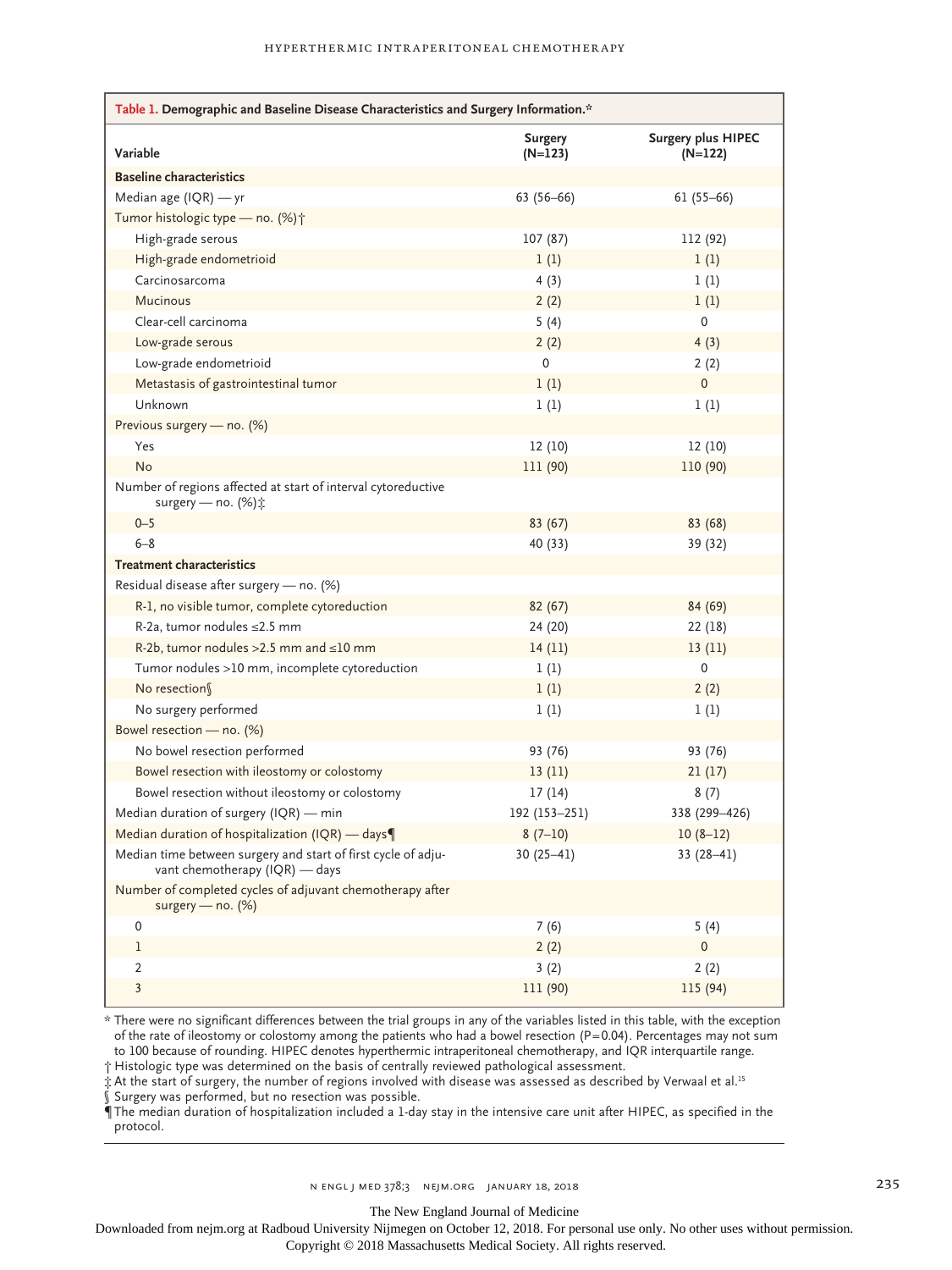



**Figure 2. Kaplan–Meier Estimates of Recurrence-free Survival and Overall Survival.**

Panel A shows Kaplan–Meier estimates of recurrence-free survival among patients in the intention-to-treat population. Events of disease recurrence or death were observed in 110 patients (89%) in the surgery group and in 99 patients (81%) in the surgery-plus-HIPEC group. Panel B shows Kaplan– Meier estimates of overall survival among patients in the intention-to-treat population. A total of 76 patients (62%) in the surgery group and 61 (50%)

3 or 4 were abdominal pain, infection, and ileus (Table 2). One patient in the surgery group died within 30 days after undergoing surgery. A total of 59 patients — 30 in the surgery group and 29 in the surgery-plus-HIPEC group — underwent bowel resection. Among the patients who underwent bowel resection, a colostomy or ileostomy was performed more commonly among patients in the surgery-plus-HIPEC group (21 of 29 patients [72%]) than among those in the surgery group (13 of 30 patients  $[43\%]$ ) (P=0.04). The median total length of hospital admission was 8 days in the surgery group and 10 days in the surgery-plus-HIPEC group, including 1 day in the intensive care unit (ICU), as required by the protocol. The median time between the completion of surgery and the restart of chemotherapy after surgery was similar in the two groups — 30 days in the surgery group and 33 days in the surgery-plus-HIPEC group. Rates of completion of all three cycles of chemotherapy after surgery were also similar in the two groups (90% and 94% in the surgery and surgeryplus-HIPEC groups, respectively). A total of 11 patients in the surgery group and 9 in the surgeryplus-HIPEC group had recurrent disease but received no further therapy. We observed no significant differences between the two groups in health-related quality-of-life outcomes over time.

## Discussion

After standard treatment for ovarian cancer, the peritoneal surface is the primary site of disease recurrence. Previous trials that compared six cycles of intraperitoneal chemotherapy plus intravenous chemotherapy with intravenous chemotherapy alone after complete or optimal primary cytoreductive surgery showed that survival was 16 months longer after exposure to chemotherapy at the peritoneal surface than after intravenous chemotherapy alone.5,6,16 Nevertheless, the uptake of postoperative intravenous chemotherapy plus intraperitoneal chemotherapy in clinical practice is limited by increased side effects, including catheter-related complications, and the inconvenience of administering therapy intraperitoneally.7,17 In the current trial, we evaluated HIPEC as a single administration of intraperitoneal chemotherapy during surgery to overcome the side effects and inconvenience of serial adjuvant intraperitoneal chemotherapy and to improve the distribution of heated chemotherapy in the abdominal cavity.

236 **1.2.236** N ENGL J MED 378;3 NEIM.ORG JANUARY 18, 2018

The New England Journal of Medicine

Downloaded from nejm.org at Radboud University Nijmegen on October 12, 2018. For personal use only. No other uses without permission.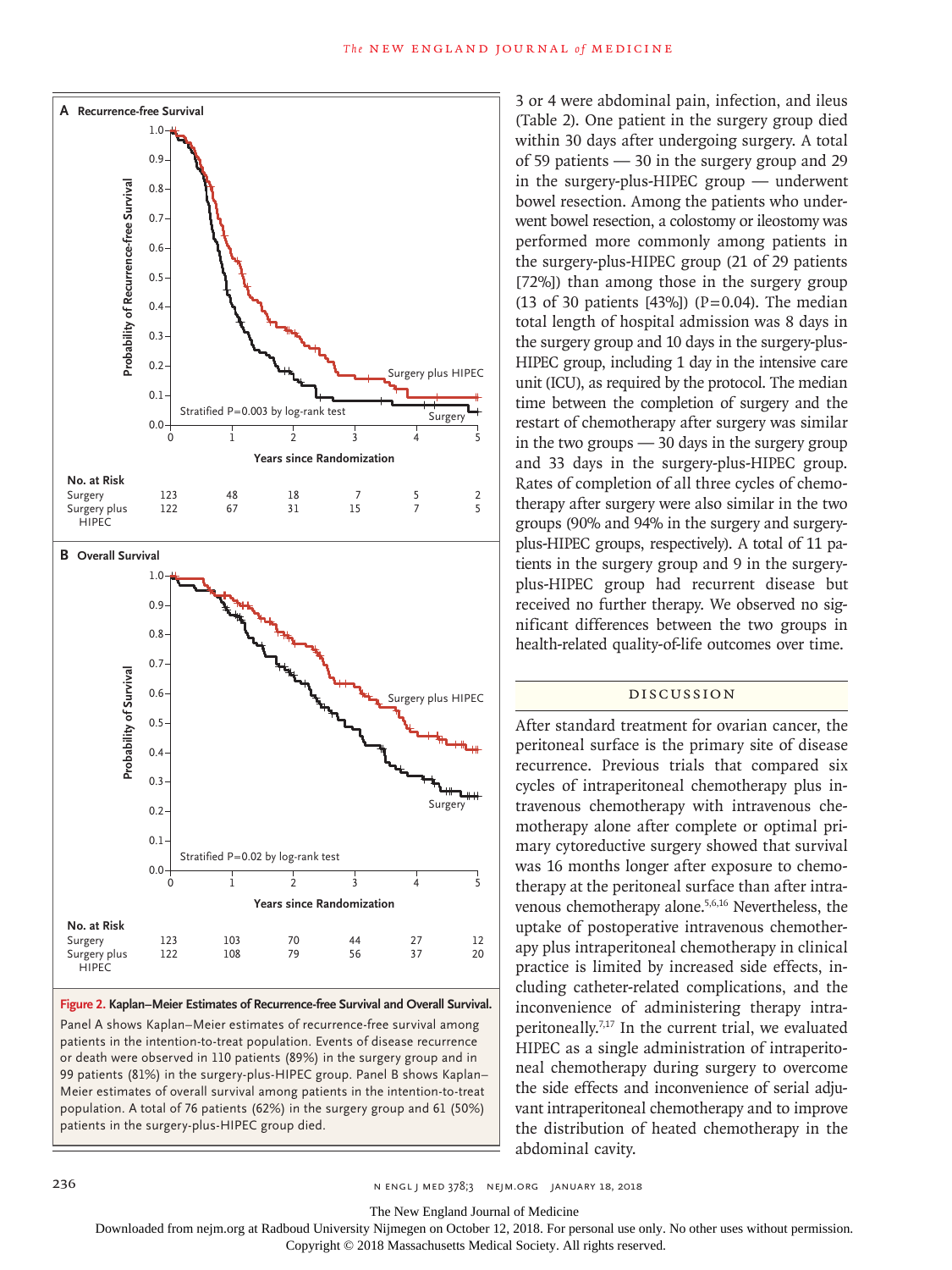| Subgroup                                                              | <b>Surgery</b> | <b>Surgery plus HIPEC</b> | Hazard Ratio (99% CI)                                                         |                        |  |  |  |
|-----------------------------------------------------------------------|----------------|---------------------------|-------------------------------------------------------------------------------|------------------------|--|--|--|
|                                                                       |                | no. of events/total no.   |                                                                               |                        |  |  |  |
| Age                                                                   |                |                           |                                                                               |                        |  |  |  |
| $\geq 65$ yr                                                          | 43/45          | 34/43                     |                                                                               | $0.63$ $(0.35 - 1.15)$ |  |  |  |
| $<$ 65 yr                                                             | 67/78          | 65/79                     |                                                                               | $0.72(0.46 - 1.12)$    |  |  |  |
| Histologic type                                                       |                |                           |                                                                               |                        |  |  |  |
| High-grade serous                                                     | 96/107         | 91/112                    |                                                                               | $0.69(0.48 - 1.02)$    |  |  |  |
| Other                                                                 | 14/15          | 7/9                       |                                                                               | $0.56(0.17 - 1.86)$    |  |  |  |
| Previous surgery                                                      |                |                           |                                                                               |                        |  |  |  |
| No                                                                    | 100/111        | 90/110                    |                                                                               | $0.71(0.49 - 1.03)$    |  |  |  |
| Yes                                                                   | 10/12          | 9/12                      |                                                                               | $0.47(0.14 - 1.61)$    |  |  |  |
| No. of involved regions                                               |                |                           |                                                                               |                        |  |  |  |
| $0 - 5$                                                               | 73/83          | 62/83                     |                                                                               | $0.64(0.41 - 1.01)$    |  |  |  |
| $6 - 8$                                                               | 37/40          | 37/39                     |                                                                               | $0.66$ (0.35 - 1.23)   |  |  |  |
| Laparoscopy before surgery                                            |                |                           |                                                                               |                        |  |  |  |
| <b>No</b>                                                             | 95/105         | 86/103                    |                                                                               | $0.69(0.47 - 1.02)$    |  |  |  |
| Yes                                                                   | 15/18          | 13/19                     |                                                                               | $0.61(0.23 - 1.63)$    |  |  |  |
|                                                                       |                | 0.1                       | 1.0                                                                           | 10.0                   |  |  |  |
|                                                                       |                |                           |                                                                               |                        |  |  |  |
|                                                                       |                |                           | <b>Surgery plus HIPEC</b><br><b>Surgery</b><br><b>Better</b><br><b>Better</b> |                        |  |  |  |
| Figure 3. Prespecified Subgroup Analyses of Recurrence-free Survival. |                |                           |                                                                               |                        |  |  |  |

Histologic data were missing (i.e., no tumor sample was available for review) for one patient in each group. Histologic type was determined on the basis of centrally reviewed pathological assessment. Previous surgery and the number of involved regions in the abdominal cavity were used as stratification factors at randomization. All the patients had received neoadjuvant chemotherapy. The size of each diamond is proportional to the amount of data available.

Although randomized trials support the use of HIPEC in colorectal cancer,<sup>15,18-20</sup> previous evidence of a beneficial effect of HIPEC in primary ovarian cancer has been limited to single-group trials and retrospective cohorts.12,13 In one previous trial involving patients with recurrent ovarian cancer who were randomly assigned to undergo cytoreductive surgery either with or without HIPEC, a significant survival benefit was observed among the patients who received HIPEC.<sup>21</sup> However, the randomization process was not clearly described, and primary end points were not clearly defined.<sup>22</sup> Our trial provides data from patients who were randomly assigned to undergo surgery with HIPEC or without HIPEC for the primary treatment of advanced ovarian cancer. Our findings indicate that the addition of HIPEC to complete or optimal interval cytoreductive surgery resulted in longer median recurrence-free survival, by 3.5 months, and longer median overall survival, by 11.8 months, than surgery alone. The effect was consistent across the levels of prespecified stratification factors and other baseline characteristics.

vant chemotherapy. Postoperative care was similar in the two trial groups, with the exception of the care that the patients received during the 1-day stay in the ICU after HIPEC that was prespecified in the protocol. The administration of HIPEC had little effect on safety, and the incidence of postoperative complications, the incidence and type of grade 3 or 4 adverse events, and health-related quality-of-life outcomes did not differ significantly between the surgery-plus-HIPEC group and the surgery group. The reinitiation of intravenous chemotherapy after surgery was not delayed in either trial group, and no effect of HIPEC on the number of cycles of chemotherapy administered was observed. A single administration of intraperitoneal chemotherapy under hyperthermic conditions differs from repeated postoperative administration of intraperitoneal chemotherapy with respect to pharmacokinetics and pharmacodynamics, which could explain the lower rate of systemic side effects seen with a single administration of intraperitoneal chemotherapy than with a postoperative intravenous or intraperitoneal chemotherapy regimen.17 Additional trials are needed to determine

All the patients in our trial received neoadju-

The New England Journal of Medicine

Downloaded from nejm.org at Radboud University Nijmegen on October 12, 2018. For personal use only. No other uses without permission.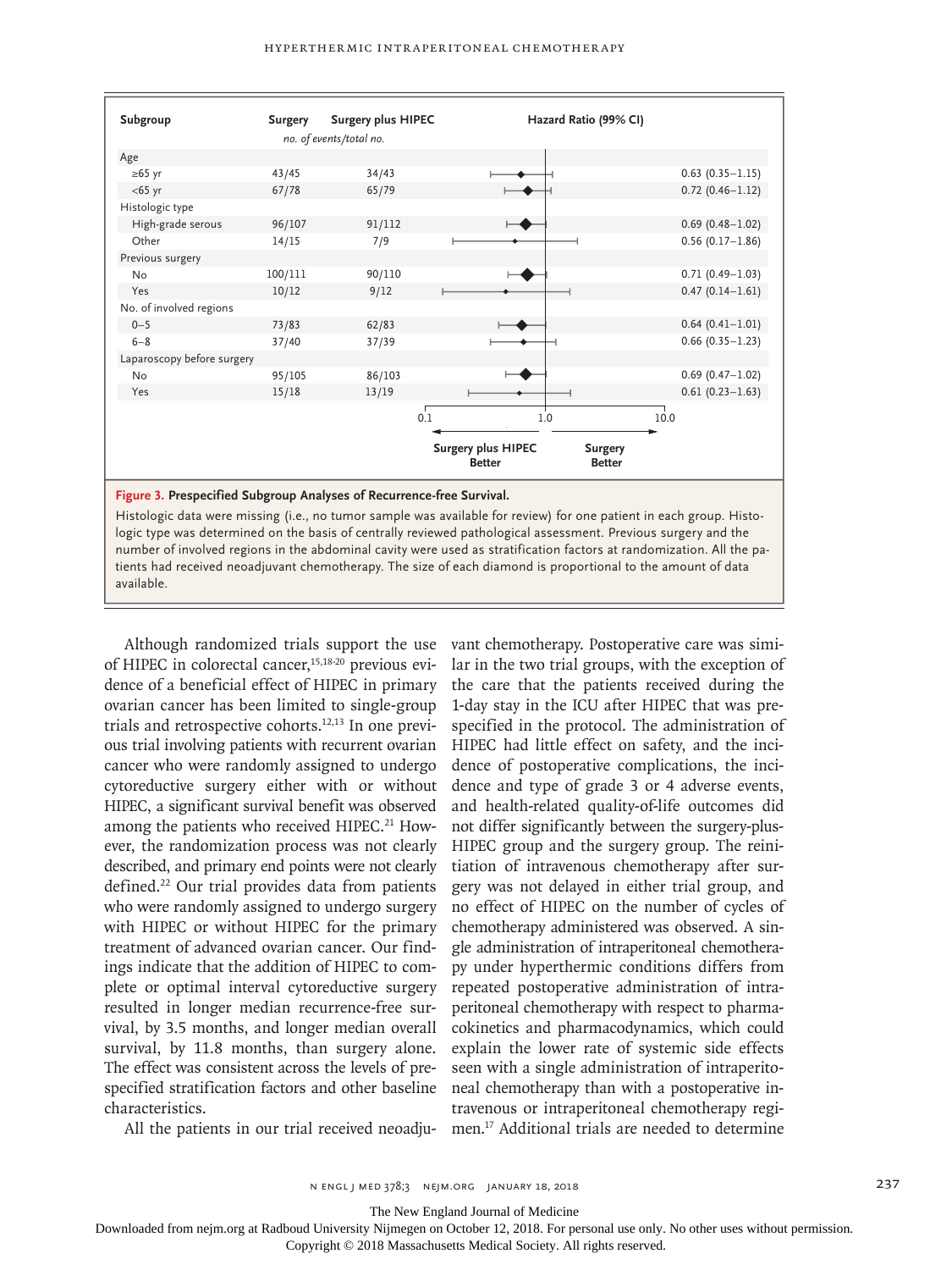| Table 2. Adverse Events from Randomization to 6 Weeks after Completion of Last Cycle of Chemotherapy.* |                              |                           |                                        |              |  |  |  |  |
|--------------------------------------------------------------------------------------------------------|------------------------------|---------------------------|----------------------------------------|--------------|--|--|--|--|
| <b>Adverse Event</b>                                                                                   | <b>Surgery</b><br>$(N=122)$  |                           | <b>Surgery plus HIPEC</b><br>$(N=118)$ |              |  |  |  |  |
|                                                                                                        | Any Grade                    | Grade 3 or 4 <sup>+</sup> | Any Grade                              | Grade 3 or 4 |  |  |  |  |
|                                                                                                        | number of patients (percent) |                           |                                        |              |  |  |  |  |
| Infection:                                                                                             | 14(11)                       | 3(2)                      | 21(18)                                 | 7(6)         |  |  |  |  |
| Abdominal pain                                                                                         | 70 (57)                      | 7(6)                      | 71 (60)                                | 6(5)         |  |  |  |  |
| Ileus                                                                                                  | 4(3)                         | 2(2)                      | 9(8)                                   | 5(4)         |  |  |  |  |
| Pain                                                                                                   | 28 (23)                      | 2(2)                      | 39 (33)                                | 4(3)         |  |  |  |  |
| Thromboembolic event <sub>s</sub>                                                                      | 2(2)                         | 2(2)                      | 7(6)                                   | 4(3)         |  |  |  |  |
| Pulmonary event¶                                                                                       | 8(7)                         | 1(1)                      | 11(9)                                  | 3(3)         |  |  |  |  |
| Dyspnea                                                                                                | 13(11)                       | $\mathbf{0}$              | 8(7)                                   | 3(3)         |  |  |  |  |
| Electrolyte disturbance                                                                                | 6(5)                         | 1(1)                      | 7(6)                                   | 3(3)         |  |  |  |  |
| Gastrointestinal anastomotic leak                                                                      | 3(2)                         | 2(2)                      | 3(3)                                   | 3(3)         |  |  |  |  |
| Nausea                                                                                                 | 70 (57)                      | 3(2)                      | 74 (63)                                | 2(2)         |  |  |  |  |
| Fatigue                                                                                                | 37 (30)                      | $\mathbf{0}$              | 44 (37)                                | 2(2)         |  |  |  |  |
| Cardiac, not otherwise specified                                                                       | 6(5)                         | 2(2)                      | 8(7)                                   | 2(2)         |  |  |  |  |
| Neuropathy                                                                                             | 33(27)                       | 1(1)                      | 37(31)                                 | 1(1)         |  |  |  |  |
| Vomiting                                                                                               | 47 (39)                      | 1(1)                      | 32 (27)                                | 1(1)         |  |  |  |  |
| Anemia                                                                                                 | 7(6)                         | 6(5)                      | 5(4)                                   | 1(1)         |  |  |  |  |
| Pneumonia                                                                                              | 1(1)                         | 1(1)                      | 2(2)                                   | 1(1)         |  |  |  |  |
| Postoperative hemorrhage                                                                               | 4(3)                         | 1(1)                      | 2(2)                                   | 1(1)         |  |  |  |  |
| Hypotension                                                                                            | 11(9)                        | 1(1)                      | 1(1)                                   | 1(1)         |  |  |  |  |
| Sepsis                                                                                                 | 2(2)                         | 2(2)                      | 1(1)                                   | 1(1)         |  |  |  |  |
| Constipation                                                                                           | 32 (26)                      | 1(1)                      | 23 (19)                                | $\mathbf 0$  |  |  |  |  |
| Alopecia                                                                                               | 19(16)                       | $\mathbf 0$               | 22(19)                                 | $\mathbf{0}$ |  |  |  |  |
| Diarrhea                                                                                               | 11(9)                        | 0                         | 16(14)                                 | 0            |  |  |  |  |
| Fever                                                                                                  | 10(8)                        | $\mathbf{0}$              | 14(12)                                 | $\mathbf{0}$ |  |  |  |  |
| <b>Dizziness</b>                                                                                       | 15 (12)                      | $\mathsf{O}\xspace$       | 9(8)                                   | 0            |  |  |  |  |
| Gastroparesis                                                                                          | 2(2)                         | 2(2)                      | 1(1)                                   | $\mathbf{0}$ |  |  |  |  |
| Intestinal perforation                                                                                 | 2(2)                         | 2(2)                      | $\mathsf 0$                            | 0            |  |  |  |  |

\* Shown are the adverse events of any grade that occurred in at least 10% of the patients in either trial group, along with all grade 3 or 4 events that occurred in at least two patients. The data from five patients who did not undergo cytoreductive surgery (one patient) or did not receive HIPEC as assigned (four patients) were not included in the analysis of adverse events.

† In one patient, an event of grade 5 occurred; the patient died after having a colonic perforation that resulted in septic shock.

‡ Events of infection excluded pneumonia.

§ Thromboembolic events included venous thrombosis, pulmonary embolism, cerebrovascular event, and transient ischemic attack.

¶ Pulmonary events included hypoxia and respiratory distress.

‖ Electrolyte disturbances included hyponatremia, hypernatremia, hypokalemia, hypercalcemia, hypomagnesemia, and hypophosphatemia.

the ways in which HIPEC differs from postoperative intravenous or intraperitoneal chemotherapy and whether HIPEC is also effective after primary cytoreductive surgery.

The overall percentage of bowel resections performed was similar in the two groups, but the percentage of patients who underwent a colostomy or an ileostomy after surgery was significantly

238 **1.2.238** n engl j med 378;3 nejm.org January 18, 2018

The New England Journal of Medicine

Downloaded from nejm.org at Radboud University Nijmegen on October 12, 2018. For personal use only. No other uses without permission.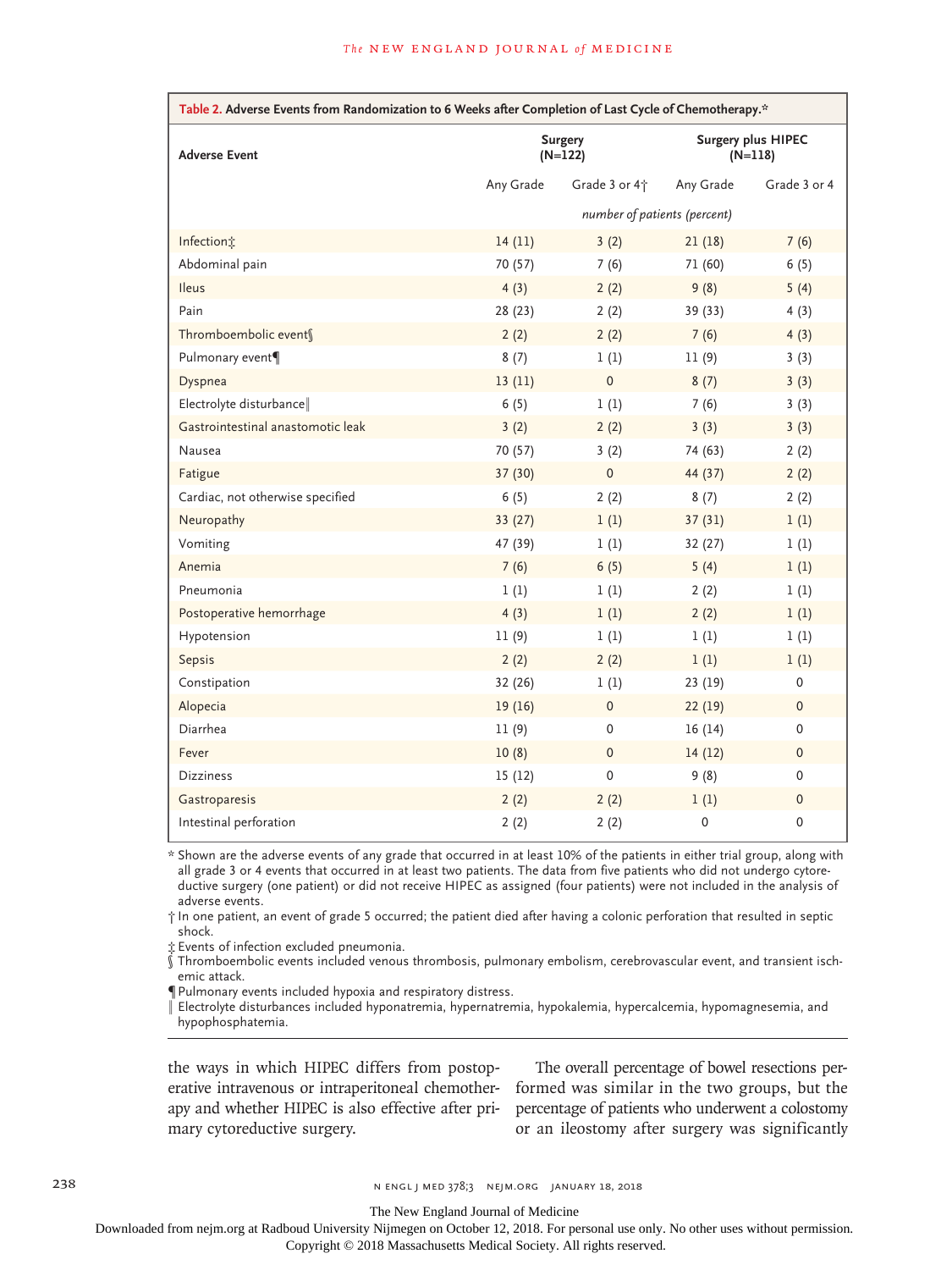higher in the surgery-plus-HIPEC group than in the surgery group (72% vs. 43%,  $P=0.04$ ). Because there is no evidence that HIPEC for ovarian cancer is associated with a higher rate of anastomotic leakage than the rate without HIPEC, this difference in the rate of colostomy or ileostomy could reflect the surgeons' preference.

Randomization in our trial took place at the time of surgery in cases in which complete or optimal cytoreduction was anticipated. The institutional review board at each trial center approved this procedure, which ensured equality of prognosis between the trial groups at the actual time of the trial intervention, although for logistic reasons, randomization was performed before the interval surgery at two of the centers on the basis of the results of a diagnostic laparoscopy that was performed to determine whether complete or optimal surgery was feasible. When HIPEC is added to the surgical treatment, the duration of surgery is extended by 2 hours and a perfusionist is needed. Additional standard costs are incurred owing to the additional 2 hours of surgical time, the disposable products that are needed to administer HIPEC, the use of the HIPEC machine, and the 1-day stay in the ICU.

Our trial involved patients with prognostically unfavorable stage III ovarian cancer who were ineligible for primary cytoreduction owing to extensive abdominal disease. As a result, survival in the control group of our trial was shorter than that in the control group of the Gynecologic Oncology Group (GOG)–172 trial, which included only patients who were eligible for primary cytoreduction.5 The recurrence-free survival in our trial was also influenced by the definition of the primary end point, which included elevation of the CA-125 level as determined on the basis of GCIG criteria. When the protocol was designed, measurement of the CA-125 level during follow-

up was part of routine clinical practice. However, if the definition of the primary end point had been based on clinical symptoms rather than on measurement of the CA-125 level, the estimated rate of recurrence would have been lower and the absolute prolongation of median recurrencefree survival might have been greater.<sup>23</sup>

The median overall survival was 12 months longer among the patients who received HIPEC than among those who did not receive HIPEC, whereas the median recurrence-free survival was 3.5 months longer with HIPEC than without HIPEC. However, the relative effects of HIPEC on recurrence-free survival and on overall survival were remarkably similar, with hazard ratios of 0.66 for recurrence-free survival and 0.67 for overall survival. The discrepancy between similar relative effects in overall survival and recurrence-free survival and a larger absolute benefit in overall survival than recurrence-free survival reflects the higher rate of disease recurrences than deaths. This finding was also shown in the GOG-172 trial, in which the difference between the trial groups in recurrence-free survival and in overall survival was 5.5 months and 15.9 months, respectively, both in favor of the intraperitoneal chemotherapy group.<sup>5</sup> The number of patients who received no therapy for recurrent disease in the surgery group was similar to that in the surgery-plus-HIPEC group and cannot explain the difference in absolute benefit between recurrencefree survival and overall survival.

In conclusion, our results indicate that among women with advanced ovarian cancer, HIPEC plus complete or optimal interval cytoreductive surgery resulted in longer survival than cytoreductive surgery alone.

Supported by the Dutch Cancer Society (NKI 2006-4176). Disclosure forms provided by the authors are available with the full text of this article at NEJM.org.

#### **Appendix**

The authors' affiliations are as follows: the Departments of Gynecology (W.J.D., S.N.K.), Biometrics (K.S., H.T.), Surgical Oncology (A.G.J.A.), Pathology (K.K.V.V.), and Medical Oncology (S.N.K., G.S.S.) and the Division of Psychosocial Research and Epidemiology (J.M.K., N.K.A.), the Netherlands Cancer Institute, Amsterdam, the Center for Gynecologic Oncology Amsterdam, Amsterdam (W.J.D., S.N.K., J.V.), the Dutch Gynecologic Oncology Group (W.J.D., J.H.S.L., H.W.R.S., R.H.M.H., J.V., H.J.A., L.F.A.G.M., G.S.S.), the Department of Obstetrics and Gynecology, Academic Medical Center, Amsterdam (J.V.), the Department of Obstetrics and Gynecology, Sint Antonius Hospital, Nieuwegein (J.H.S.L.), the Department of Gynecologic Oncology, UMC Utrecht Cancer Center, University Medical Center Utrecht, Utrecht (H.W.R.S.), the Departments of Gynecology and Obstetrics (R.H.M.H.) and Surgery (I.H.J.T.H.), Catharina Hospital, Eindhoven, the Dutch Peritoneal Oncology Group (I.H.J.T.H., A.G.J.A.), the Department of Gynecologic Oncology,

The New England Journal of Medicine

Downloaded from nejm.org at Radboud University Nijmegen on October 12, 2018. For personal use only. No other uses without permission.

The authors' full names and academic degrees are as follows: Willemien J. van Driel, M.D., Ph.D., Simone N. Koole, M.D., Karolina Sikorska, Ph.D., Jules H. Schagen van Leeuwen, M.D., Ph.D., Henk W.R. Schreuder, M.D., Ph.D., Ralph H.M. Hermans, M.D., Ph.D., Ignace H.J.T. de Hingh, M.D., Ph.D., Jacobus van der Velden, M.D., Ph.D., Henriëtte J. Arts, M.D., Ph.D., Leon F.A.G. Massuger, M.D., Ph.D., Arend G.J. Aalbers, M.D., Victor J. Verwaal, M.D., Ph.D., Jacobien M. Kieffer, Ph.D., Koen K. Van de Vijver, M.D., Ph.D., Harm van Tinteren, Ph.D., Neil K. Aaronson, Ph.D., and Gabe S. Sonke, M.D., Ph.D.